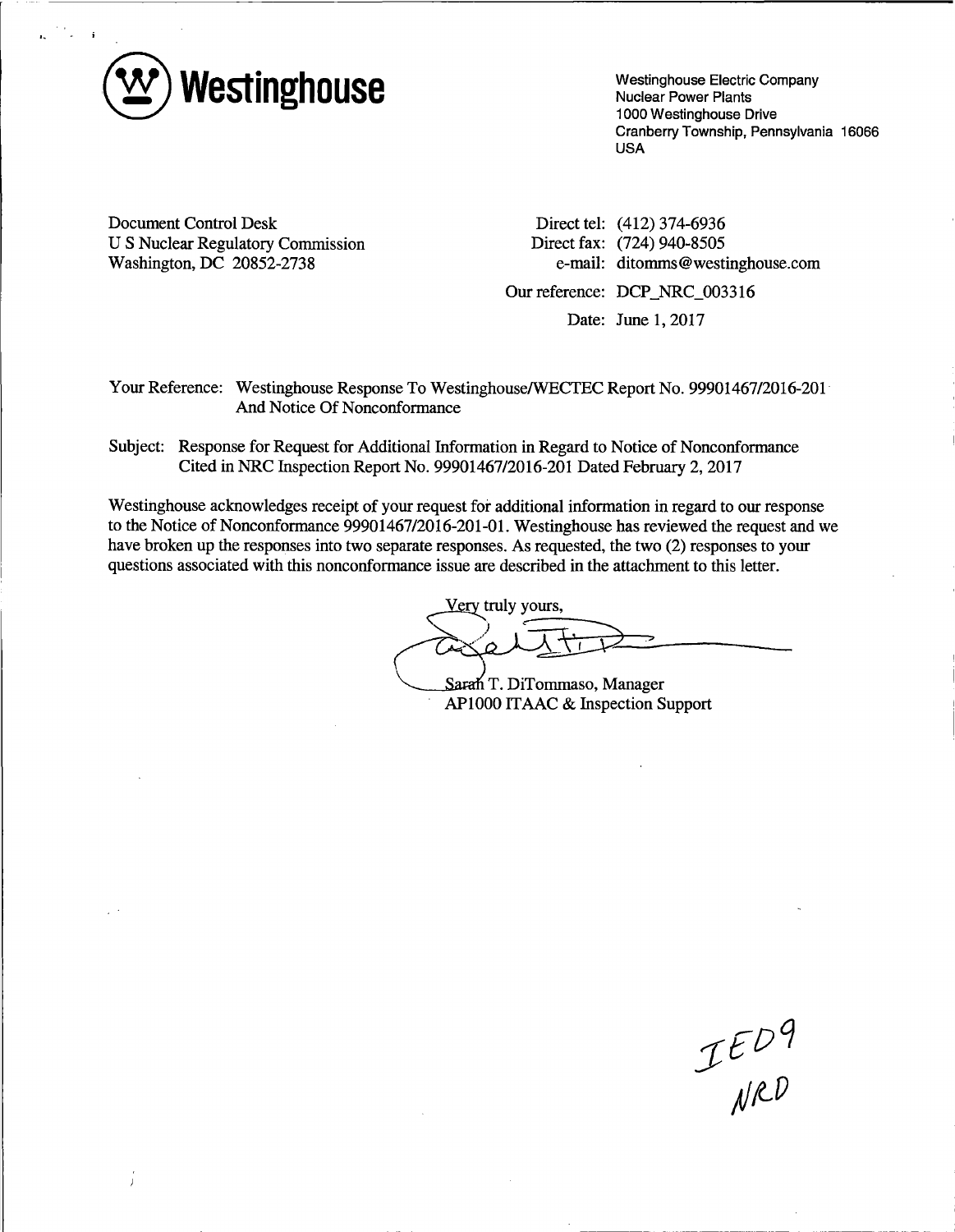DCP\_NRC\_003316 June 1, 2017 Page 2 of 2

cc: Terry Jackson Jeffery Jacobson David Durham Rick Easterling LucaOriani Ronnie Gardner Michael Morgan Douglas Weaver Paul Russ John Ewald Curt Castell Walter Drzal Ronald Wessel David Lucas Christopher Roseman Pat Sheldon Mark DeMaglio

USNRC US NRC Westinghouse Westinghouse Westinghouse Westinghouse Westinghouse Westinghouse Westinghouse Westinghouse Westinghouse Westinghouse Westinghouse Westinghouse Westinghouse Westinghouse Westinghouse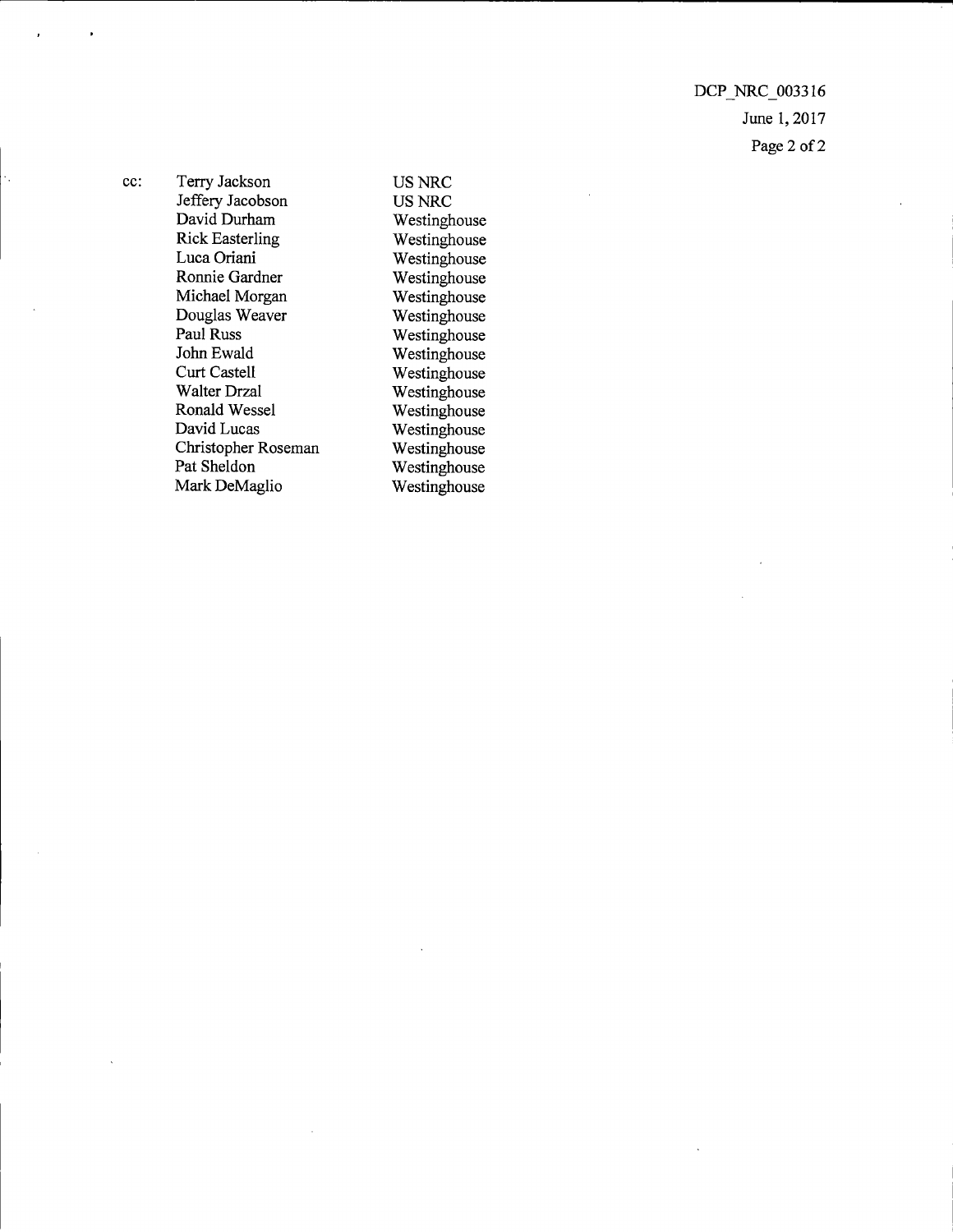# Attachment to Letter DCP NRC\_003316 June 1, 2017 Page 1 of 3

## **NRC Inquiry #1**

*It is not clear that the scope of the issue, identified in the Nonconformance, would be solely limited to*  isolation devices that are used between Class 1E and non-Class 1E components. Please provide *information that justifies your position that the catastrophic failure of the subject devices would not cause an explosion or fire that could propagate to other safety divisions, since it is our understanding that the minimum separation requirements contained in IEEE 384 were derived based upon testing that was performed at less than full interrupting ratings. Consequently, conformance to IEEE 384 alone would not ensure that a maximum fault in one division, combined with a catastrophic failure of the subject breaker (or fuse), would not propagate to other safety divisions.* 

### **Response:**

Westinghouse reviewed the first inquiry and has identified two subject areas that require to be addressed. The first subject area is justification for the Westinghouse position that a catastrophic failure of the equipment would be confined to a single division. The second subject area is in relation to IEEE 384 cable separation requirements and the acceptability of the requirements in relation to interrupting ratings.

### Catastrophic Failure of Equipment

In the original response, Westinghouse identified that a catastrophic failure of the interrupting devices would not cause an explosion or fire that would propagate into other divisions. The circuit breakers and fuses applicable to ITAAC 2.6.03.08 within the Class 1E de and Uninterruptable Power Supply System (IDS) are redundant in each AP 1000 division. Each division of IDS equipment is located in separate fire areas. The APlOOO general arrangement drawings depict each division of IDS equipment located in separate fire areas. In addition, the Westinghouse Fire Protection Analysis Report, which identifies consequences and mitigation for fires, identifies that a fire in any one area affects only the described area. The fire areas have boundaries of adequate rating which is based on the maximum amount of combustible material in the area. As a result, a fire in any one division would be contained from the other divisions by the fire boundaries. Note that this is external to containment because there is no IDS distribution equipment inside containment.

The inquiry goes beyond fire and questions whether an explosion could propagate to other safety divisions as a result of an inadequate interrupting rating. As noted above, the subject equipment in each safety division of IDS is contained within separate, isolated fire areas. The boundaries of these fire areas are either re-enforced concrete walls or Durasteel. In this case, the catastrophic failure of the device causing an explosion would need to propagate past the boundary of the distribution equipment. Any explosion or fire could not propagate through the fire barriers between divisions, beyond the boundary of the Durasteel or re-enforced concrete walls. The available energy from the explosion failing to clear prior to breach of a fire barrier and propagating to distribution equipment of another division is not an analyzed condition because it is deemed to be not credible given the structural requirements of the building.

### IEEE 384 Cable Separation Requirements

The second subject area in the request for information states, "Consequently, conformance to IEEE 384 alone would not ensure that a maximum fault in one division and failure of the interrupting device would not propagate to other safety divisions." Also the request states that it is the NRC's "understanding that the minimum separation requirements contained in IEEE 384 were derived based upon testing that was performed at less than full interrupting ratings."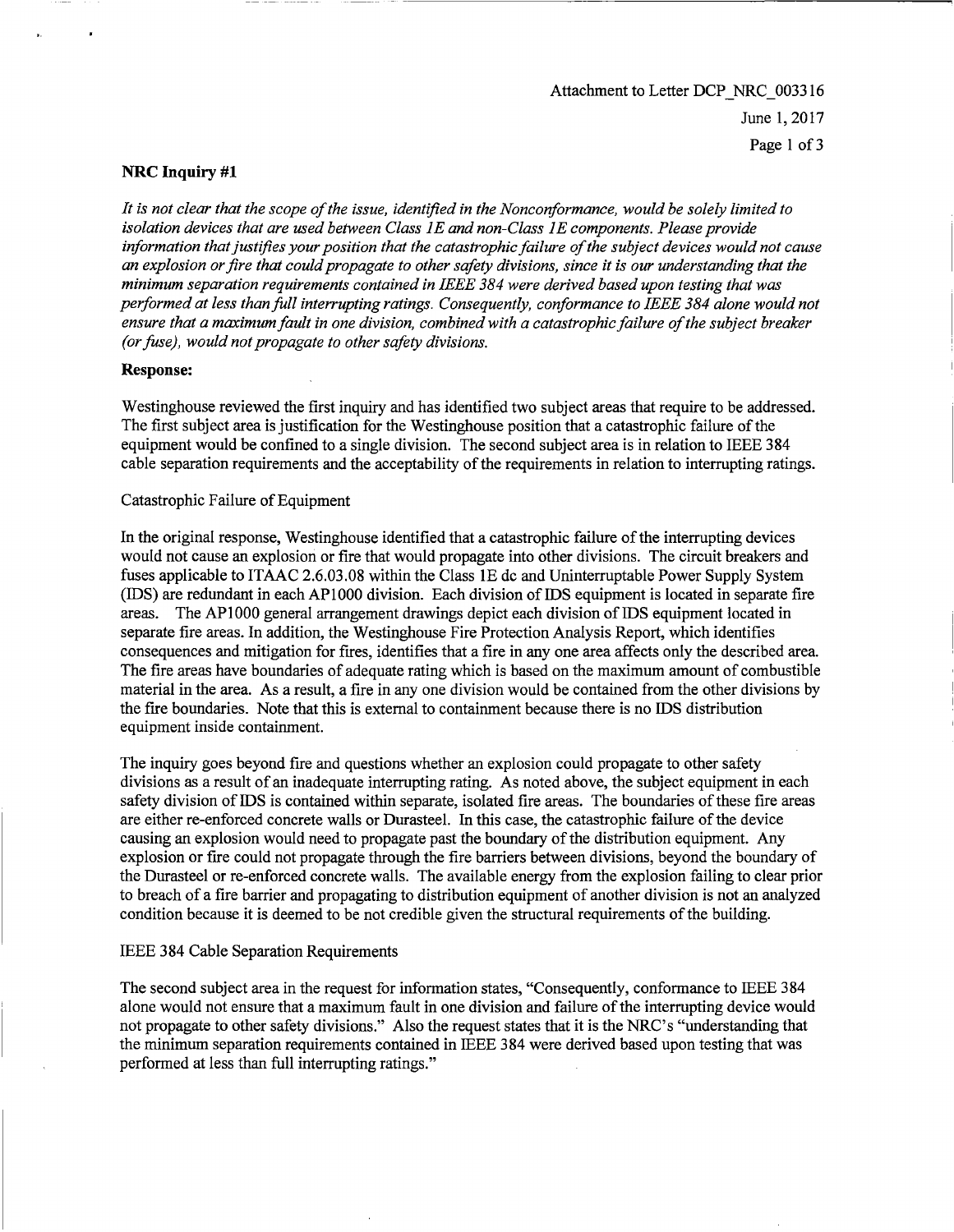Attachment to Letter DCP NRC 003316

June I, 20I7

Page 2 of 3

Westinghouse has addressed this from an equipment failure perspective in the above description but will also address this from the cable/raceway separation perspective, as follows.

The spatial separation distance requirements listed in IEEE Std. 384 are independent of the Class IE/non-Class IE categorization of the source cable. Non Class-IE interrupting equipment cannot be credited because there are no safety related critical design characteristics of non-Class IE interrupting devices by definition. As a result, Westinghouse interprets this to mean that no credit can be assumed for the operability of an upstream protective device, including an interrupting rating device, for source cables and circuits which are Class IE or non-Class IE.

The separation distances in IEEE Std. 384 were developed based on the concept that the source cable will continue to be consumed by the fault-initiated fire until the time the conductor fails to an open circuit condition. Once in the open circuit condition, there would be no additional energy to continue the fire. This is supported by the position of IEEE Std. 384 that the spatial separation distances are based on cables being constructed of limited flame propagation material in accordance with IEEE Std. 383.

Westinghouse maintains that fault interrupting capability is limited to IEEE Std. 384 isolation barrier interrupting devices. IEEE Std. 384 requires the following for fuses and breakers that are used in IEEE 384 isolation barriers:

- For breakers, IEEE Std. 384 states "the isolation device will interrupt prior to initiation of a trip of any upstream breaker" (section 7.1.2.l (I))
- For fuses, IEEE Std. 384 states "each fuse be tested to verify overcurrent protection (for example, resistance measurement) as designed" (section 7.2.2.2 (1)) and "the fuse time overcurrent trip characteristic for all circuit faults shall cause the fuse to open prior to the initiation of an opening of any upstream interrupting device" (section 7.2.2.2 (3)).

By the breakers and fuses meeting these requirements any fault is prevented from propagating beyond the isolation device and causing degradation below an acceptable level. Also, the device (breaker, fuse) will isolate the faulted non-IE circuit from the IE by assuring the interrupting capability to the maximum available fault current. The testing used to demonstrate the interrupting capability of IEEE 384 breakers and fuses is conducted to ensure that any failures of a Class IE system caused by a fault in the non-Class IE system are removed.

Note that Westinghouse reviewed IEEE Std. 384-I992 Appendix, IEEE Std. 384-2008 Appendix Band IEEE Transaction of Energy Conversion "Cable Separation - What Do Industry Programs Show?" to determine how the separation requirements were derived. IEEE Std. 384-1981 is the version committed to by APIOOO and the IEEE Transaction of Energy Conversion is referenced in the design certification.